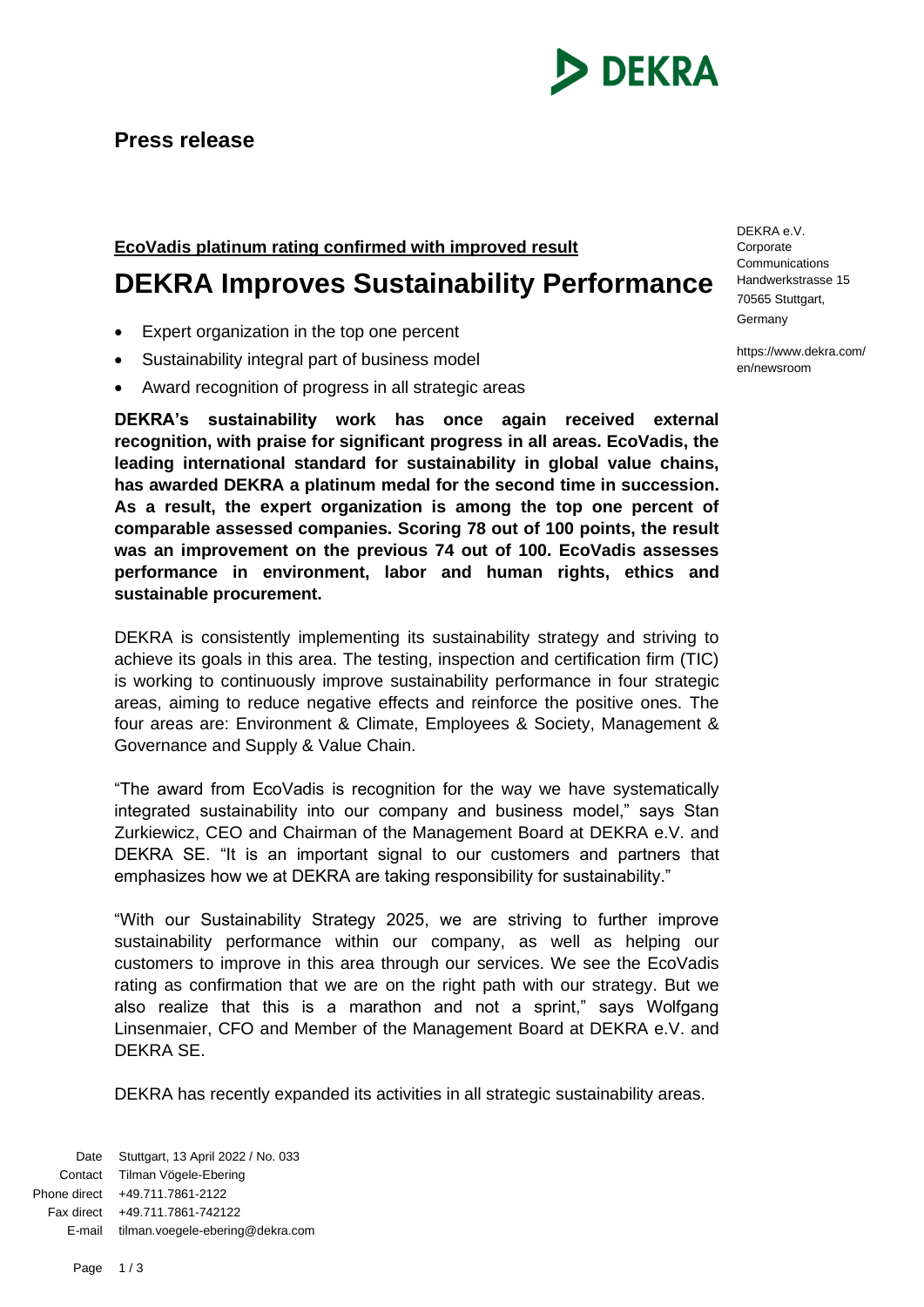

In **Environment & Climate**, for example, there has been a renewed push in areas like energy efficiency in buildings and sites, consumption and generation of renewable energy, and the electrification of company vehicles. A good example of this is the new photovoltaic plant with 330 solar modules that was commissioned last month at the company headquarters in Stuttgart and marks the start of a comprehensive PV rollout throughout the company.

In the area of **Employees & Society**, DEKRA has continued development regarding training, diversity and employee involvement. A new guideline for diversity and inclusion has been approved, and the company offered a sustainability training course in which around 80 percent of the global workforce has participated.

In **Management & Governance**, the company has improved performance regarding sustainability standards, transparency and reporting, as well as the internal organizational integration of sustainability. DEKRA has expanded its formal sustainability reporting and had it externally audited. It has also broken down its sustainability goals internally and integrated them into target agreement processes.

Last but not least, activities related to the **Supply & Value Chain** have included the expansion of sustainability standards and processes in purchasing, along with greater focus on sustainability as a business model. DEKRA created the Corporate Focus Area for sustainability services, with the aim of better connecting and gradually expanding the relevant services that aid sustainability across the group.

DEKRA will continue to consistently implement its sustainability strategy in all relevant areas and will pursue its vision of becoming a global partner for a safe and sustainable world.

<https://www.dekra.com/en/sustainability/>

## *About DEKRA*

*DEKRA has been active in the field of safety for almost 100 years. Founded in 1925 in Berlin as Deutscher Kraftfahrzeug-Überwachungs-Verein e.V., it is today one of the world's leading expert organizations. DEKRA SE is a subsidiary of DEKRA e.V. and manages the Group's operating business. In 2021, DEKRA generated preliminary sales totaling almost EUR 3.5 billion. The company currently employs around 46,500 people in approximately 60 countries on all continents. With qualified and independent expert services, they work for safety on the road, at work and at home. These services range from vehicle inspection and expert appraisals to claims services, industrial and building inspections, safety consultancy, testing and certification of products and systems, as well as training courses and temporary work. The vision for the company's 100th*